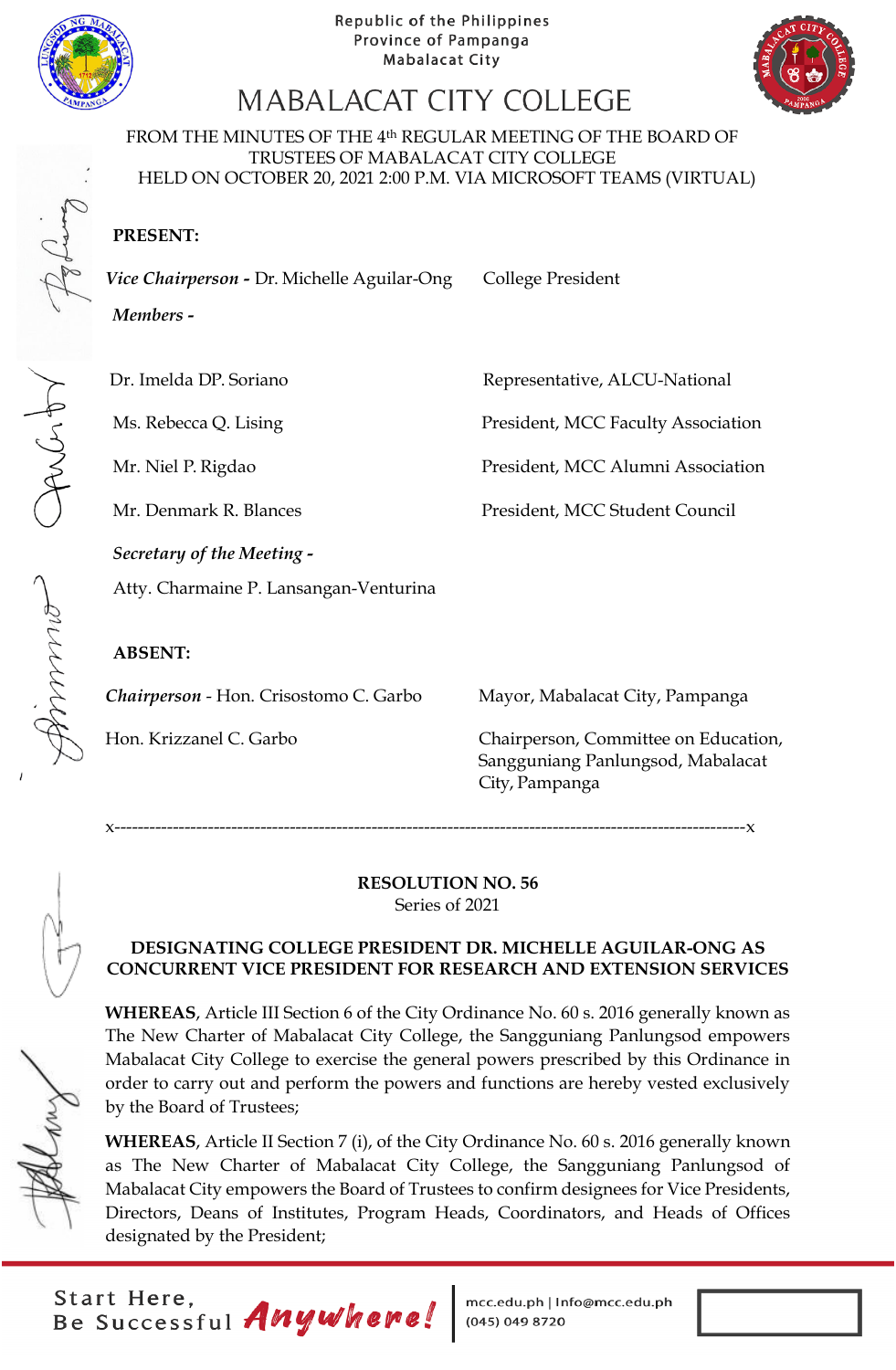



# MABALACAT CITY COLLEGE

**WHEREAS**, the position of the Vice President for Research and Extension Services is currently vacant;

**WHEREAS,** to continuously strengthen the research and extension programs of the college, it is imperative to have an officer in charge in the office of the Vice President for Research and Extension Services.

**BE IT RESOLVED**, That the Board of Trustees of Mabalacat City College designates College President **DR. MICHELLE AGUILAR-ONG** as concurrent Vice President for Research and Extension Services (VPRES), until a VPRES has been appointed/designated by the Appointing Authority of MCC.

**RESOLVED FINALLY,** That a copy of this resolution be furnished to the concerned offices.

**APPROVED** this 20 day of October 2021.

Approved by:

**HON. CRISOSTOMO C. GARBO** Chairperson, Mayor of the LGU of Mabalacat City

 $Anfn$ 

**DR. MICHELLE AGUILAR-ONG** Vice Chairperson, College President

## **HON. KRIZZANEL C. GARBO**

Member, Chairperson - Committee on Education Sangguniang Panlungsod of the LGU of Mabalacat City

mmo **DR. IMELDA DP. SORIANO**

Representative, ALCU - National

Start Here,<br>Be Successful Anywhere!

mcc.edu.ph | Info@mcc.edu.ph<br>(045) 049 8720